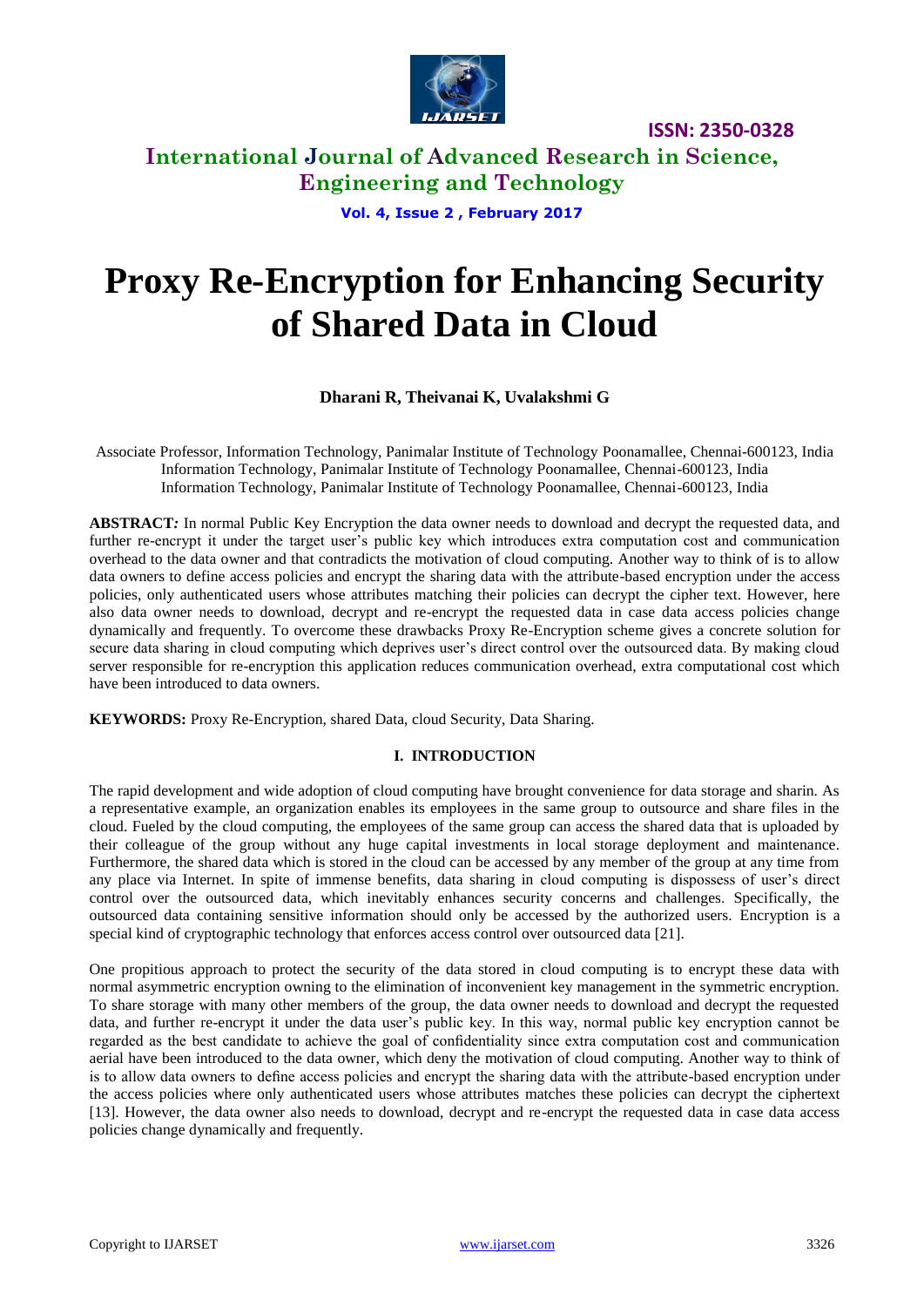

**ISSN: 2350-0328 International Journal of Advanced Research in Science, Engineering and Technology**

## **Vol. 4, Issue 2 , February 2017**

#### **A. NEED**

Data sharing in cloud computing is depriving user's direct control over the outsourced data, which inevitably raises security concerns and challenges. Extra computation cost and communication overhead have been introduced to the data owner. Data owner also needs to download, decrypt and re-encrypt the requested data in case data access policies change dynamically and frequently. To overcome this we use the technique of Proxy Re-Encryption.

#### **II. LITERATURE SURVEY**

As one of the primitive services, cloud storage allows data owners to outsource their data to cloud for its appealing benefits. However, the fact that owners no longer have physical possession of the outsourced data raises big security concerns on the storage correctness. Hence, enabling secure storage auditing in the cloud environment with new approaches becomes imperative and challenging. [17]present efforts towards storage outsourcing security in cloud computing and describe both our technical approaches and security & performance evaluations. To assure the patients' control over access to their own personal health record PHRs, it is a promising method to encrypt the PHRs before outsourcing. Yet, issues such as risks of privacy exposure, scalability in key management, flexible access and efficient user revocation, have remained the most important challenges toward achieving fine-grained, cryptographically enforced data access control. In this paper, we propose a novel patient-centric framework and a suite of mechanisms for data access control to PHRs stored in semi-trusted servers. To achieve fine-grained and scalable data access control for PHRs, we leverage attribute based encryption (ABE) techniques to encrypt each patient's PHR file. Different from previous works in secure data outsourcing, we focus on the multiple data owner scenario, and divide the users in the PHR system into multiple security domains that greatly reduces the key management complexity for owners and users. A high degree of patient privacy is guaranteed simultaneously by exploiting multi-authority ABE. Our scheme also enables dynamic modification of access policies or file attributes, supports efficient on-demand user/attribute revocation and break-glass access under emergency scenarios. Extensive analytical and experimental results are presented which show the security, scalability and efficiency of our proposed scheme. [5]introduce atomic proxy cryptography, in which an atomic proxy function, in conjunction with a public proxy key, converts cipher texts (messages or signatures) for one key into cipher texts for another. Proxy keys, once generated, may be made public and proxy functions applied in untrusted environments. We present atomic proxy functions for discrete-log-based encryption, identification, and signature schemes. It is not clear whether atomic proxy functions exist in general for all public-key cryptosystems. Finally, we discuss the relationship between divertibility and proxy cryptography. [22]look at the problem of interoperability of digital rights management (DRM) systems in home networks. We introduce an intermediate module called the Domain Interoperability Manager (DIM) to efficiently deal with the problem of content and license translation across different DRM regimes. We also consider the threat model specific to interoperability systems, and introduce threats such as the cross-compliancy and splicing attacks. We formalize the adversary model and define security of an interoperable DRM system with respect to this adversary. We finalize by proposing detailed protocols which achieve our security requirements. In order to achieve these requirements we provide novel applications of recently proposed proxy resignature and proxy re-encryption algorithms.

#### **III. PROPOSED SYSTEM**

Proxy re-encryption serves as a promising solution to secure the data sharing in the cloud computing and it overcomes the drawbacks of normal public key encryption and attribute based encryption. They allow to re-encrypt data from one key to another without getting access and to use identities in cryptographic operations. These techniques are used to protect both the data and the authorization model. Each piece of data is ciphered with its own encryption key linked to the authorization model and rules are cryptographically protected to preserve data against the service provider access or misbehaviour when evaluating the rules. As cloud server is made responsible for re-encryption in proxy re-encryption scheme it reduces communication overhead and extra computational cost which have been introduced to data owners.The system can be split into three modules as registration, uploading files and downloading files. In registration, both data user and data owner will register to have login id to access cloud storage. The data owner will upload a file in encrypted format. Data user downloads the file from cloud and decrypts it to view the file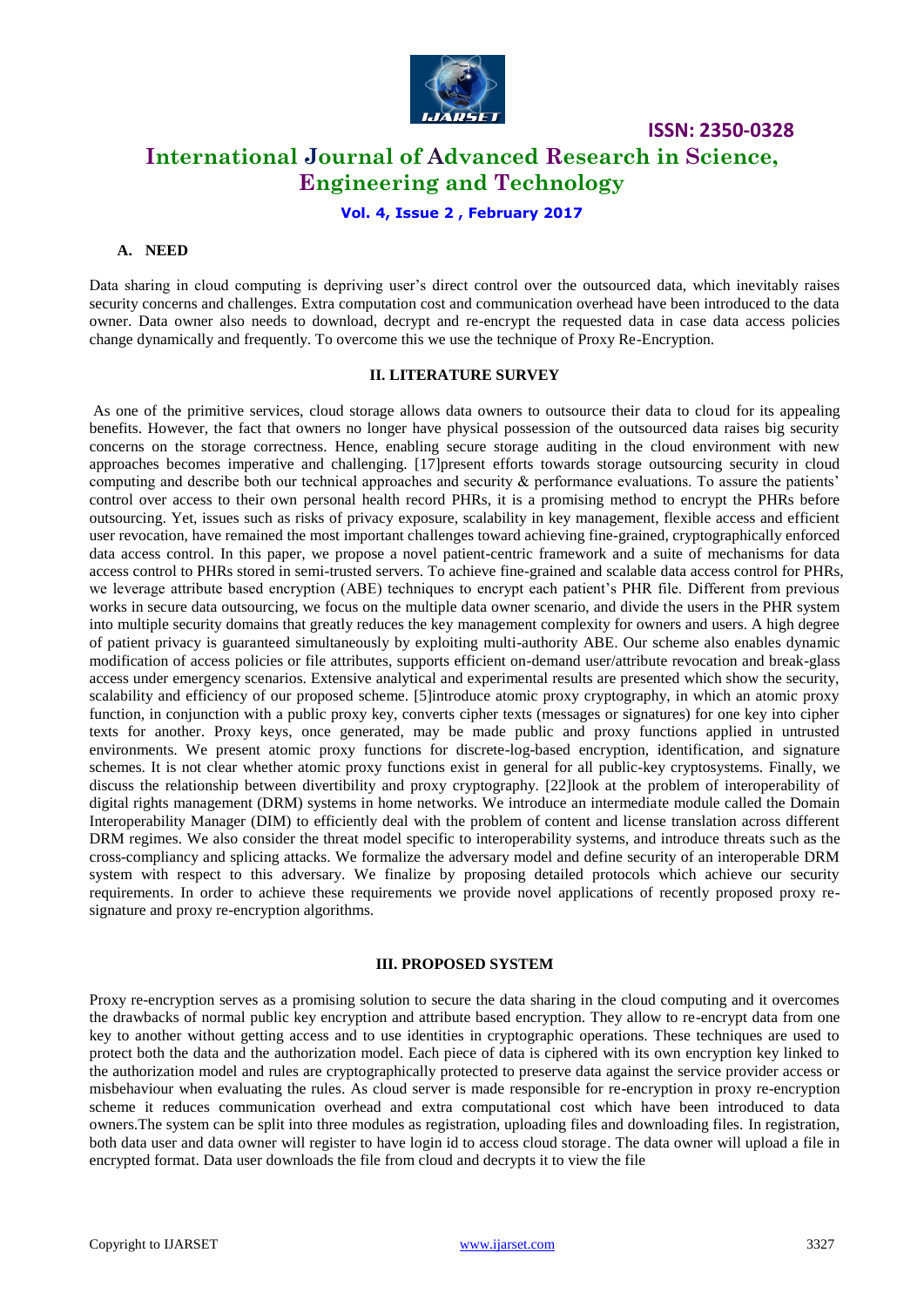

# **International Journal of Advanced Research in Science, Engineering and Technology**

**Vol. 4, Issue 2 , February 2017**

## **A. BLOCK DIAGRAM**

This special kind of public key encryption seems to be an optimal candidate to ensure the security of sharing data in cloud computing. Suppose the data owner intends to share the sensitive data stored in the cloud with another granted user. It is desirable that the requested data can be accessed by nobody other than Data User. Inspired by the primitive of PRE, Data Owner can encrypt the sensitive data under her own public key before uploading the shared data to the semi trusted cloud. After receiving the request of data sharing from Data User, Data Owner generates a proxy re-encryption key using her own private key and Data User's public key, and sends this proxy re encryption key to the semi-trusted cloud server. Equipped with this proxy re-encryption key, cloud server can transform the cipher text encrypted under the public key of Data Owner into an encryption under the public key of Data User. By utilizing the PRE primitive, the transformed cipher text can only be decrypted by Data User whereas the cloud server is unable to learn the plaintext or private keys of Data Owner or Data User. Finally, Data User can download and decrypt the requested data with his own private key. In this way, the costly burden of secure data sharing can be offloaded to the semi-trusted cloud server with abundant resources. An example of secure data sharing based on PRE is illustrated in Fig. 1.



Fig 1. Secure Data Sharing with PRE in cloud computing.

#### **IV. PROXY RE-ENCRYPTION SCHEME**

Despite the notion of PRE has been initialized by Blaze *etal.* [5] in 1998, the formal definition and security model for the PRE scheme has been given by Ateniese and Hamburger4] until 2005. By incorporating the definitions by Atenies e*et al*. [2, 3], the syntax for PRE is defined as follows.

*Definition 1 (Proxy Re-Encryption):* A proxy re-encryption scheme is defined by the following randomized algorithms.• KeyGen: On input the security parameter k ∈K, the key generation algorithm KeyGen outputs a public/private key pair (pk, sk).ReKey: On input a key pair (pu<sub>i</sub>, sk<sub>i</sub>) for user i and a key pair (pk<sub>i</sub>, sk<sub>i</sub>) for user j (sk<sub>i</sub> is optional), the re encryption key generation algorithm Re Key is performed by user i to output a re-encryption key rk<sub>i</sub>→j. In this case, user i acts as the delegator and user j acts as the delegatee. • Encrypt: On input a plaintext message  $m \in M$  and a public key pu<sub>i</sub> for user i, the encryption algorithm Encrypt outputs an original ciphertext  $c_i \in \mathbb{C}1$ . ReEncrypt: On input a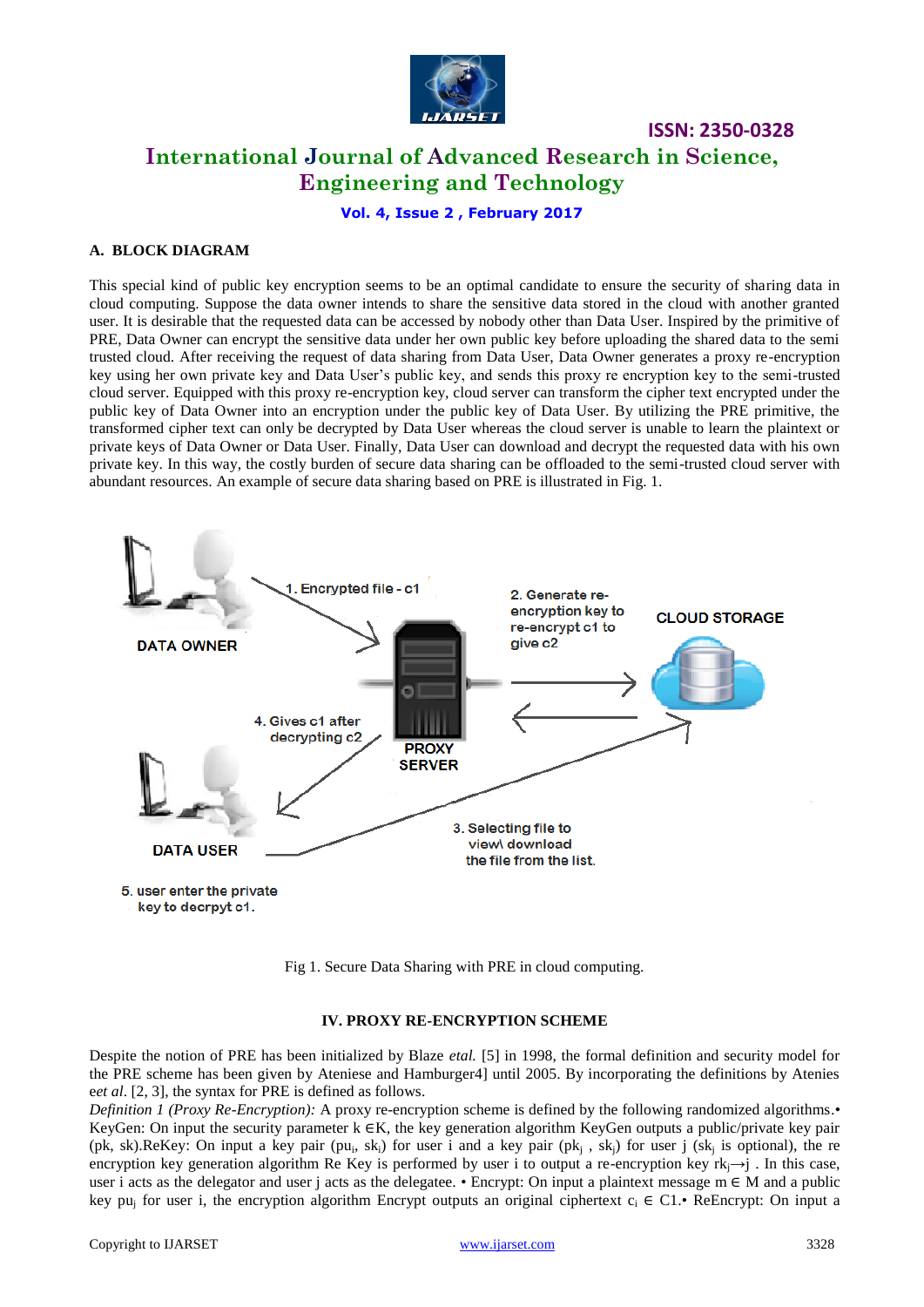

# **International Journal of Advanced Research in Science, Engineering and Technology**

## **Vol. 4, Issue 2 , February 2017**

ciphertext ci ∈ C1 for user i and a re-encryption key rk<sub>i</sub> $\rightarrow$ j for i $\rightarrow$ j, the re-encryption algorithm ReEncrypt is performed by the proxy to return a transformed cipher rtext cj∈ C2 for user j or the error symbol⊥indicating ci is invalid.• Decrypt: On input a private key ski and a ciphertext  $c_i \in Cl(I \in \{1, 2\})$  for user i, the decryption algorithm Decrypt is performed by user i to output the corresponding plaintext message m ∈ M or a error symbol ⊥indicating ci is invalid. Correctness. Typically, the algorithms of KeyGen, Encrypt and Decrypt in PRE scheme are identical to those of normal public key encryption. For any plaintext  $m \in M$  and two public/private key pairs  $(pu_i, sk_i)$ ,  $(pk_j, sk_j) \leftarrow KeyGen(k)$ , the correctness of a proxy re-encryption scheme requires that the following equation hold with probability one: Decrypt(sk<sub>i</sub>,  $\text{Encryption}(pu_i, m) = m$ ,  $\text{Decrypt}(sk_j, ReEnergy(ReKey(pu_i, sk_i, pk_j, sk_j), Encrypt(pu_i, m))) = m$ . As shown in Fig. 2, the aforementioned PRE enables the proxy using a re-encryption key rk<sub>i</sub> $\rightarrow$ j to transform a ciphertext ci for user i under the public key pu<sub>i</sub> into another ciphertext cj for user j under the public key pk<sub>j</sub> on the same message m  $\in M$ . Then user j is able to obtain the plaintext message m with his/her private key sk<sub>j</sub>. During the execution of a secure PRE scheme, an attacker (e.g. the proxy) cannot learn any information such as the underlying encrypted message m ∈M or private keys (e.g.  $sk_i$  or  $sk_i$ ).

#### **V. DESIGN PHILOSOPHY OF PRE**

*Unidirectional and Single-use PRE:* In [2], Ateniese*et al.* [2] proposed an unidirectional and single-use PREscheme (Ateniese [2]-2) based on the bilinear pairings: Theglobal parameters are (p, g, e,G1,G2,Z), where G1 and G2are groups of the prime order p, g is a random generator of G1,  $e : G1 \times G1 \rightarrow G2$  and  $Z = e(g, g) \in G2$ .

• (pk, sk)  $\leftarrow$  KeyGen: On input a security parameter k  $\in$ K, generate a public key pk = (Zx1, gx2) and a privatekey sk =  $(x1, x2)$ , where  $x1, x2 \in R$  Zp.

• rk<sub>i</sub> $\rightarrow$ j $\leftarrow$  ReKey: Given sk<sub>i</sub> = (xi1, xi2) for useri (the delegator) and pkj = (Zxj1, gxj2) for user j (thedelegatee), user i calculates the transformation key rk<sub>i</sub> $\rightarrow$ j = gxi1xj2 ∈G1.

• ci← Encrypt: To encrypt a plaintext m ∈G2 under the public key pk<sub>i</sub> = (Zxi1, gxi2) for user i, selects a randoms∈R Zp and calculates a ciphertext as follows.**–** First-Level: Compute and output cx,1 =(Zxi1s,mZs), which can only be decrypted by user i. The first-level cipher text ci,1 can only be decrypted by the delegator.**–** Second-Level: Compute and output  $ci,2 = (gs,mZx1s)$ , which can only be decrypted by user i or the delegatees. The second- level cipher text ci,2 can be decrypted by the delegator and his delegatee.

• ci→j← ReEncrypt: A second-level cipher text under the public key of the delegator can be transformed into a firstlevel cipher text under the public key of the delegate with the transformation key rk<sub>i</sub>→j. Given a re-encryption key  $rk_i\rightarrow j = gxi1xj2$  for  $i\rightarrow j$  and a delegator's second-level ciphertextci,  $2 = (gs,mZxi1s)$ , the proxy computes e(gs, gxi1xj2)  $= \overline{Z}x_1x_1z_2$ s. Then it produces the re-encryption cipher text ci→j =  $\overline{Z}x_1x_2z_3$ ,  $\overline{Z}x_1z_3$  =  $(\overline{Z}x_1z_3z_3')$  where  $s' = x_1z_3$ .

• m′ ← Decrypt: On input ski and a ciphertext ci for useri on message *m*,**–** Given a first-level ciphertext ci,1 for user i and her own private key ski, user i returns m′ =mZs/(Zxi1s)(xi1)−1 . **–** Given a second-level ciphertext ci,2 for user i and her own private key xi1 ∈ski, user i returns m' =mZxi1s/e(gs, g)xi1 .In this scheme, the re-encryption key rk<sub>i</sub> $\rightarrow$ j =  $(gxi2)$   $xil = gxi1xi2$  is generated non-interactively by the delegator (e.guser i) with his own private key xi1 and the delegatee (e.guser j)'s public key gxj2 . Then the delegator is responsible for delivering the re- encryption key to the proxy via a secure channel. Compared with Blaze *et al.*'s bidirectional and multi use re-encryption key [5], this scheme is unidirectional and single-use since it is computationally infeasible for the proxy to obtain the re-encryption key rk $\rightarrow$ i from any other Re encryption keys without user j's delegation. Furthermore, the re-encrypted ciphertext ci→j cannot be re-encrypted by ReEncrypt algorithm any more.Ateniese [2]-2 is a PRE scheme based on bilinear pairings. The Encrypt algorithm contains the first-level encryption and the second-level encryption, where the proxy can only transformed second-level cipher text under the delegator's public key into a first-level cipher text under the delegatee's public key. Meanwhile, the construction of a re-encryption key makes Ateniese [2]-2 non-transitive and collusion-resistant due to the fact that xi cannot be recovered from  $gxilxil$  under the discrete logarithm assumption.

#### **VI. CONCLUSION**

As a promising primitive to secure the data sharing in the cloud computing, PRE has captured a lot of concern due to the delegation function of decryption. In this paper, we reviewed the state-of-the-art of the PRE by investigating the design philosophy, examining the security models, and comparing the efficiency of existing schemes. Furthermore, the potential applications and extensions of PRE is finding the efficient PRE schemes with full security is also an open problem since most of the existing PRE schemes can only achieve selective security.